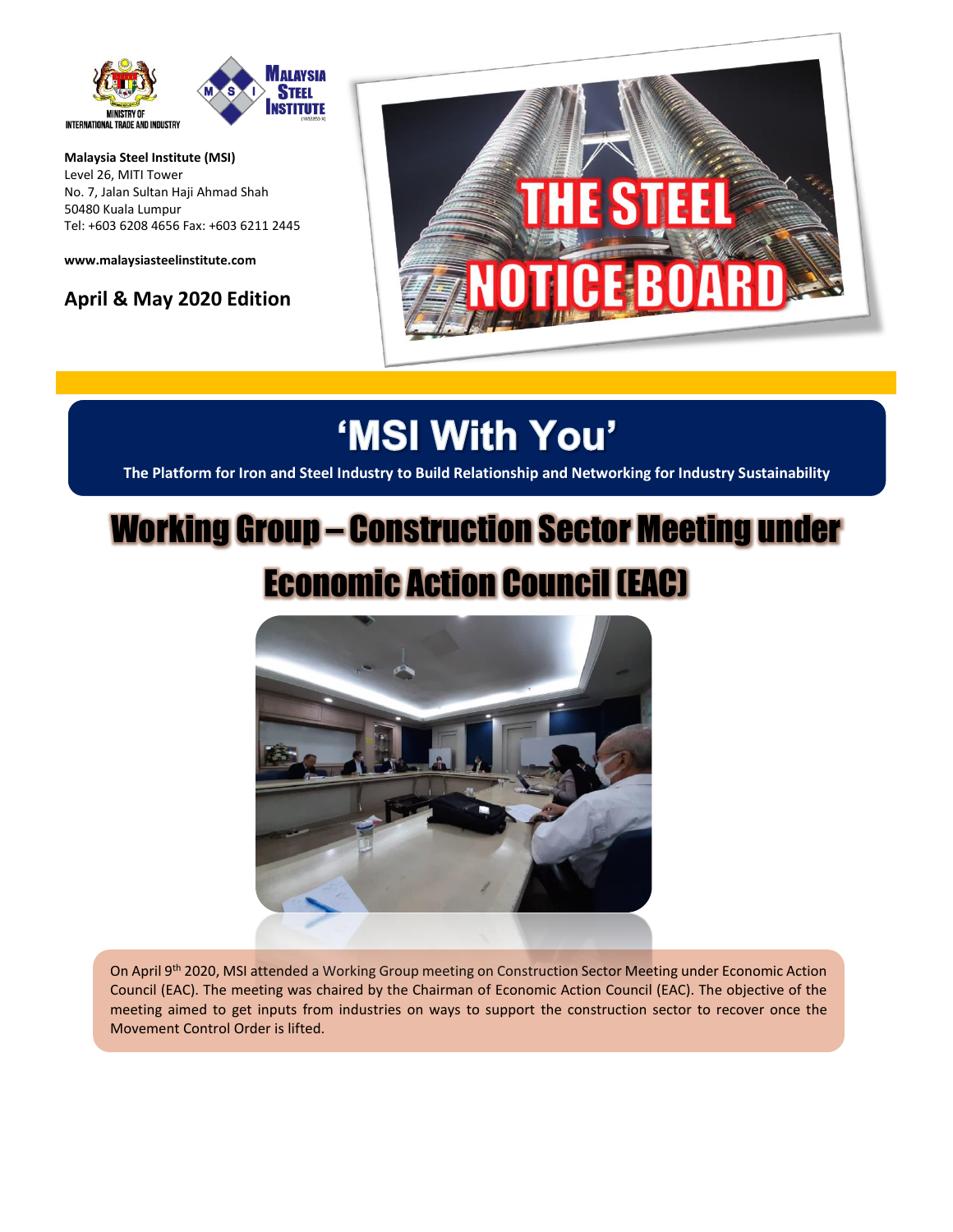### Corporate Communication Meeting



MSI attended a meeting on 13 April 2020 at MITI with other MITI agencies to discussed on the integrated plan to manage the communications department during the Movement Control Order (MCO). The meeting discussed on the communication plan to address to the public on ways to handle their operations.

# Meeting with Y. Bhg. Senator Datuk Lim Ban Hong,

### Deputy Minister of MITI



On April 27<sup>th</sup> 2020, MSI was represented by Mr Lim Keng Yow, CEO and officers, Mr Lai Leong Chon and Ms Noor Syakirah Ibrahim to present on the agency profile and update on the latest industry issues to the new Deputy Minister of MITI, Y. Bhg. Senator Datuk Lim Ban Hong.